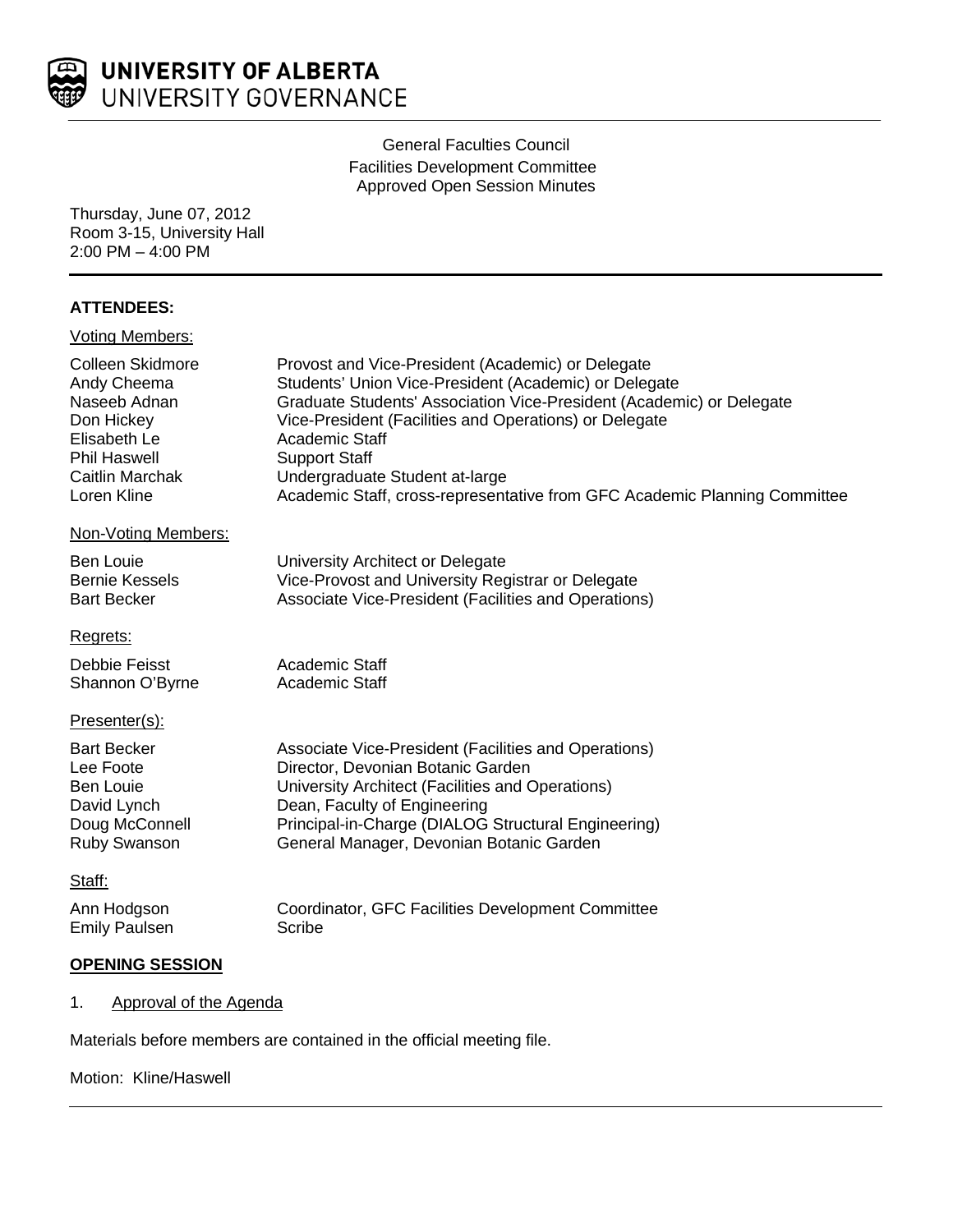THAT the GFC Facilities Development Committee approve the Agenda.

# **CARRIED**

## 2. Approval of the Open Session Minutes of April 26, 2012

Materials before members are contained in the official meeting file.

A typographical error was noted for correction.

Motion: Hickey/Le

THAT the GFC Facilities Development Committee approve the Minutes of April 26, 2012.

**CARRIED**

#### 3. Comments from the Chair

The Chair welcomed all committee members and guests to the meeting, acknowledging the attendance of the new student members. Dr Skidmore noted that the Camrose Performing Arts Centre Groundbreaking event will take place this afternoon at Augustana Campus. The Chair also informed members that the University of Alberta and the South Campus Neighbourhood Coalition (SCNC) have signed a memorandum of understanding to guide consultation on development at the university's South Campus. Litigation has been withdrawn, and the SCNC is now recognized as a stake-holder.

### **ACTION ITEMS**

## 4. Innovation Centre for Engineering (ICE) Interior Fit-Up - Design Development

Materials before members are contained in the official meeting file.

*Presenters:* Bart Becker, Associate Vice-President (Facilities and Operations); Ben Louie, University Architect, Facilities and Operations; David Lynch, Dean, Faculty of Engineering; Doug McConnell, Principal-in-Charge (DIALOG Structural Engineering)

*Purpose of the Proposal:* To obtain approval of the Design Development report for the fit-up of ICE shell and core of ICE, so that design can be completed and ready for tending as funding becomes available.

#### *Discussion:*

Chair Colleen Skidmore, invited Bart Becker to introduce the Innovation Centre for Engineering (ICE) Interior Fit-Up - Design Development. Fellow presenters, David Lynch, Ben Louie, and Doug McConnell were introduced to committee members. Bart Becker, joined by Ben Louie, provided members with an historical summary of the approval and consultative path of the ICE project.

David Lynch, with the aid of PowerPoint, gave a comprehensive report on the ICE Project by reviewing area comparisons. Dr Lynch presented a broad scope of the building development, and the purpose behind building opportunities. Presentation highlights included the consolidating of services for efficiencies, and the connecting of communities to allow for easy interconnection of the entire engineering sector.

All members engaged in a thorough discussion of the proposal, which included questions and comments, including, but not limited to, the following: the ability of ICE to accommodate the expected increase of students in the future; maintaining of wireless access in times of potential construction; graduate student office areas and lab spaces; and on the space designs to promote student, staff, and faculty interaction.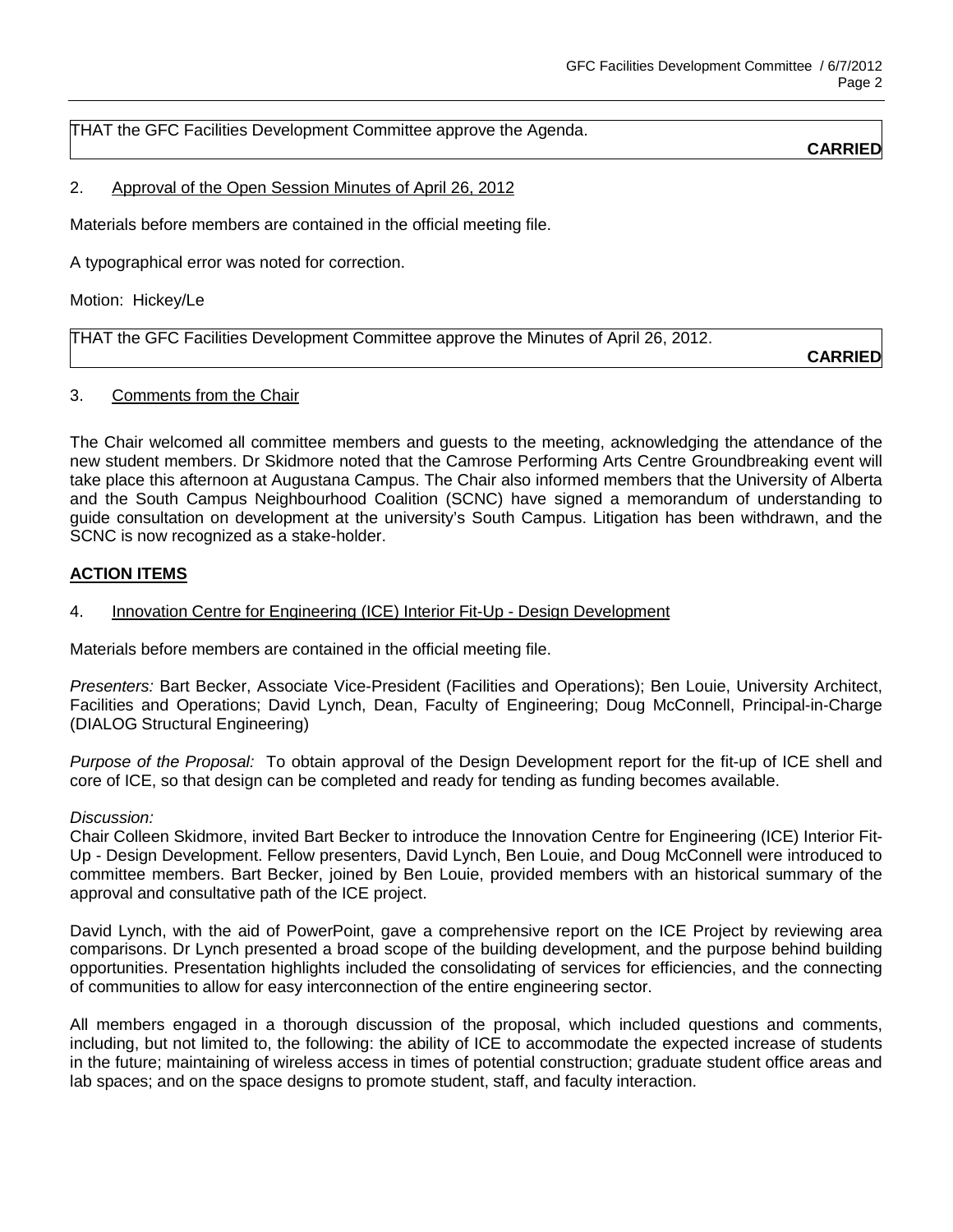Motion: Kline/Adnan

THAT the GFC Facilities Development Committee approve, under delegated authority from General Faculties Council, and on the recommendation of the Office of the University Architect, the proposed Innovation Centre for Engineering (ICE) Interior Fit-up - Design Development (as set forth in Attachment 2), as the basis for future engineering and development of contract documents.

**CARRIED**

# 5. Balmoral Repurposing - Exterior Landscape Design Development - Option 1A

Materials before members are contained in the official meeting file.

*Presenters:* Bart Becker, Associate Vice-President (Facilities and Operations); Ben Louie, University Architect, Facilities and Operations

*Purpose of the Proposal:* The Balmoral redevelopment project is a design-build fast track project that has had a number of submission / presentations to GFC FDC for review, comment and approval. The exterior landscape package was set aside from the main project and is being managed separately by the University. As part of the community consultation process, the University has committed to taking design options to the community for input. Three options were developed for consideration and presented February 29th, 2012. Community feedback centered on Option 1 and from those discussions option 1A was developed and accepted by the community. Construction schedule following approval would be as follows: Issue for bids early summer 2012, Site work commence Aug / Sept 2012, Project completion fall 2012.

### *Discussion:*

The Chair invited Bart Becker to introduce the Balmoral Repurposing – Exterior Landscape Design Development report. Mr Becker advised that community members have expressed their satisfaction of the consultation process to date, conveying that a further consultation session is not needed. Mr Louie continued, noting that sustainability is a priority for this project.

Ben Louie and Bart Becker responded to a variety of questions and comments, confirming that there has been no increase in car count, which was a previous concern raised by community members. Mr Louie updated members on the ties into the City multi-use trail system, creation of picnic areas and trails close to transit (bus routes), and the implementation of a cistern for water-flow purposes.

Motion: Hickey/Le

THAT the GFC Facilities Development Committee approve, under delegated authority from General Faculties Council, and on the recommendation of Operations and Maintenance (Facilities and Operations), the proposed Balmoral Repurposing – Exterior Landscape Design Development - Option 1A (as set forth in Attachment 2), as the basis for further engineering and development of contract documents.

**CARRIED**

### 6. Ecological Learning Centre Schematic Design

Materials before members are contained in the official meeting file.

*Presenters:* Bart Becker, Associate Vice-President (Facilities and Operations); Ben Louie, University Architect, Facilities and Operations; Lee Foote, Director, Devonian Botanic Garden, Ruby Swanson, General Manager, Devonian Botanic Garden.

*Purpose of the Proposal:* To seek approval of the Schematic Design Report for the Ecological Learning Centre at the Devonian Botanical Gardens as the bases for further design development and fundraising.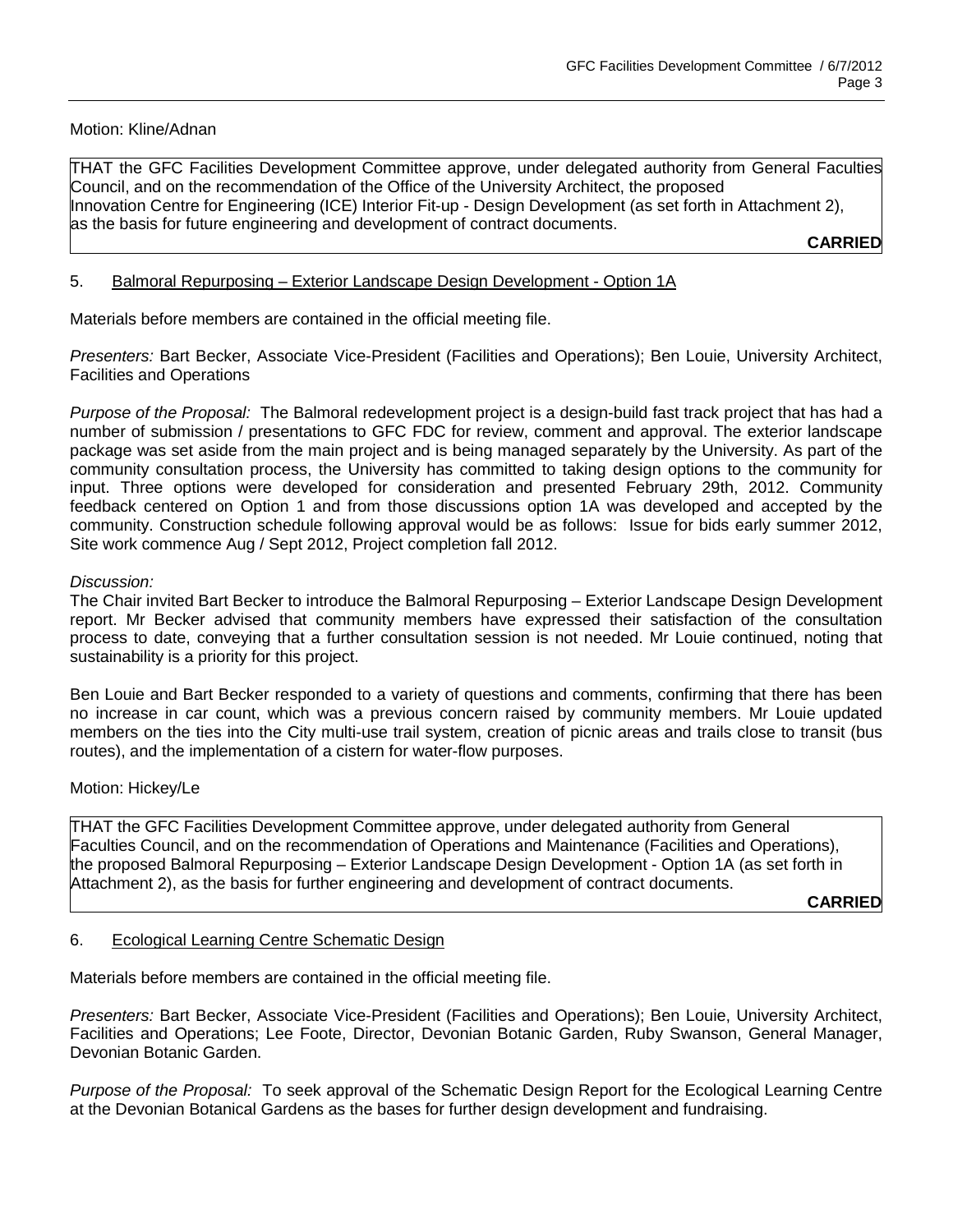### *Discussion:*

Chair Colleen Skidmore, welcomed Lee Foote and Ruby Swanson from the Devonian Botanic Garden, and invited Ben Louie to introduce the Ecological Learning Centre schematic design proposal. Mr Louie provided a brief overview of the proposal, emphasizing the need and rationale for building development and increasing community and school involvement and learning opportunities. Mr Foote continued, informing members of the increased population of guests to be accommodated by this new plan. The space proposal responds to existing facility and space issues while successfully meeting the expanding needs and purposes for space requirements such as research, laboratory space, outreach learning for students, art exhibits and community events.

During the ensuing discussion, the presenters addressed questions and comments including, but not limited to, the following: the detailed schematics of the building, outlining the allocated services and spaces on each floor; allowing for the garden to be the focus with the building as a secondary feature; the building design strategies permitting year-round programs and events; the opportunity to explore sustainable design strategies; the building as an asset for the University; and, plans for an aesthetically welcoming entry point to all visitors.

The Chair thanked Mr Foote and Ms Swanson for their informative presentation. In closing, Mr. Becker added that a general development design report will come forward to GFC FDC members in the near future.

#### Motion: Kline/Le

THAT the GFC Facilities Development Committee approve, under delegated authority from General Faculties Council, and on the recommendation of Planning and Project Delivery, the proposed Ecological Learning Centre Schematic Design (as set forth in Attachment 2), as the basis for further planning.

**CARRIED**

### **DISCUSSION ITEMS**

### 7. Camrose Performing Arts Centre – Design Build Proposal

Materials before members are contained in the official meeting file.

*Presenters:* Bart Becker, Associate Vice-President (Facilities and Operations); Ben Louie, University Architect, Facilities and Operations; Pat Jansen, Executive Director, Project Management Office

*Purpose of the Proposal:* To outline to GFC Facilities Development Committee the successful design build proposal from Clark Builders for the proposed Camrose Performing Arts Centre (Phase 1). This project is a collaborative project with the University of Alberta, the City of Camrose and Camrose County.

#### *Discussion:*

The Chair invited Bart Becker to report back to the Committee as a completion of the design development of the Camrose Performing Arts Centre. Mr Becker briefly summarized the CPAC partnership project between the University of Alberta and the City of Camrose, noting that the building will allow for the incorporation of a full academic program with appropriate space accommodation for hosting of special events in the future. Ben Louie added that the University worked successfully with City partners to develop for "design build" purpose, supported by a team approach to ensure various risks were mitigated, costs set and determined jointly. This Design Development reflects the "process" of the Design Build Team, and a good solution which fits into the overall development plan. The presenters emphasized the value of the building and the innovation that went into its design and structure.

The Chair, Colleen Skidmore, thanked the presenters for their involvement and noted that the Centre would be great for recruitment, comparable to the Timm's Centre for the Arts on North Campus.